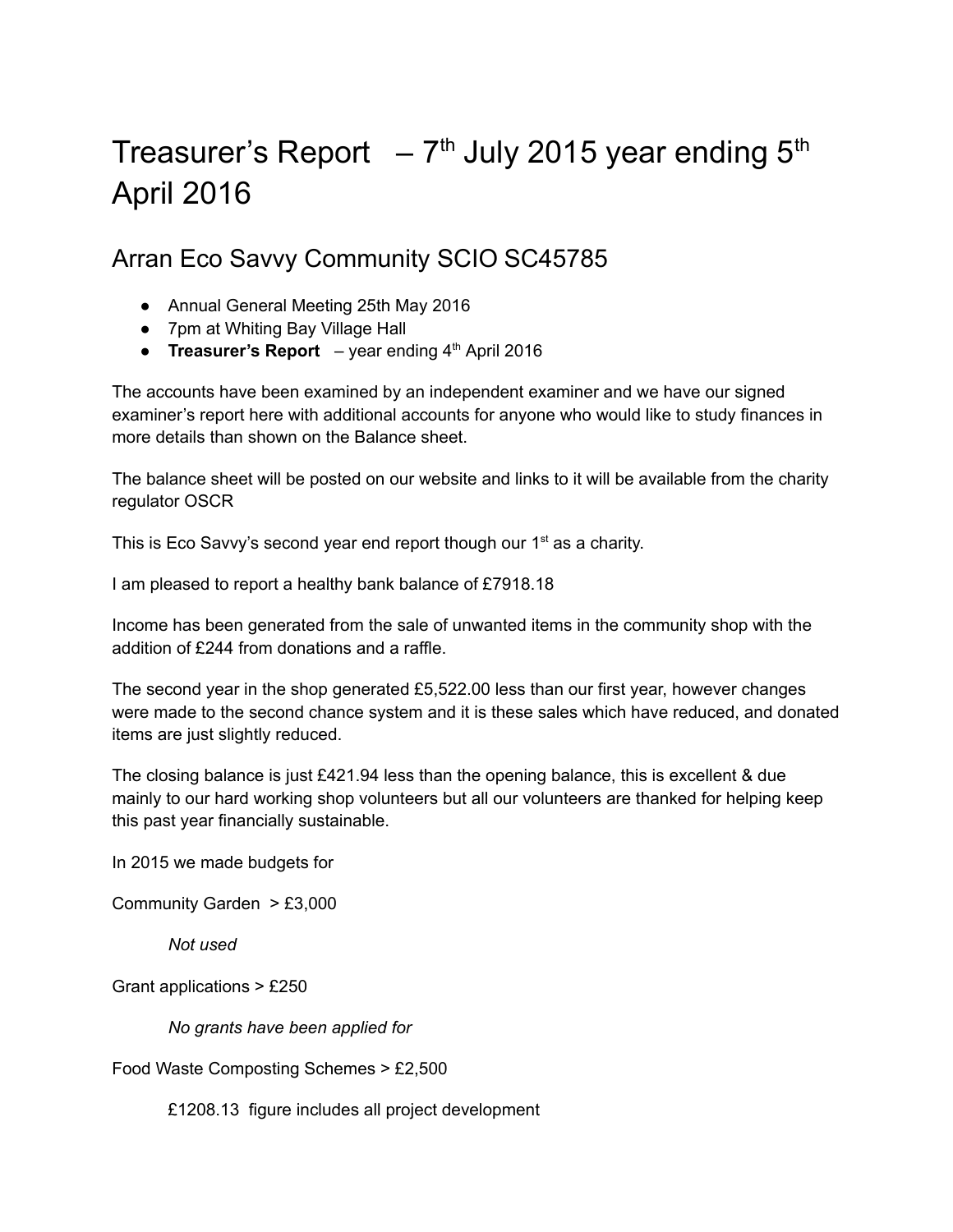Creative Up-Cycling workshops & the Eco Savvy Big Up-Cycling Event £1,000

£780 mainly advertising and hire of the village hall for workshops and the show

Investing in Volunteers > £1,000

£576

These budgets are now closed.

Expenditure includes £1041.82 water rates of which half is retrospective for the first year Eco Savvy occupied the community shop.

Advertising is essential for us to promote our skill share events and workshops and to launch the first Zero Waste Arran week, however Eco Savvy is now working with N.A.C. waste awareness and this moves some advertising costs from our budget to the councils'.

Trading purchases are for sales of village bags and Ecover refill products only.

Project development includes; Permaculture course, Kibble visit, Fyne futures guest speaker, the launch of Zero Waste Arran & professional videos, purchases of land maps, projector & screen.

The project is hopefully at the point of growing considerably during 2016 with land purchase and green waste composting. For this reason no budgets are being set, the surplus funds from the community shop are proving to be enough to keep zero waste, skill sharing and investing in volunteers fully funded.

We are setting a target for a bank balance of  $£10,000$  and plan to match fund it when possible. To achieve this we are looking to maximise our community shop potential and look to our members and volunteers to think of imaginative fund raising ideas which are personally and financially rewarding & enhance our aims and purpose.

Barbara I'Anson

Treasurer 25/05/2016

## Additional notes added 12/01/2017

*This accounting period begins*

*7th July 2015 the date the charity was registered. Surplus funds generated from activities prior to charitable status are shown as a donation.*

The accounts have been examined by an independent examiner